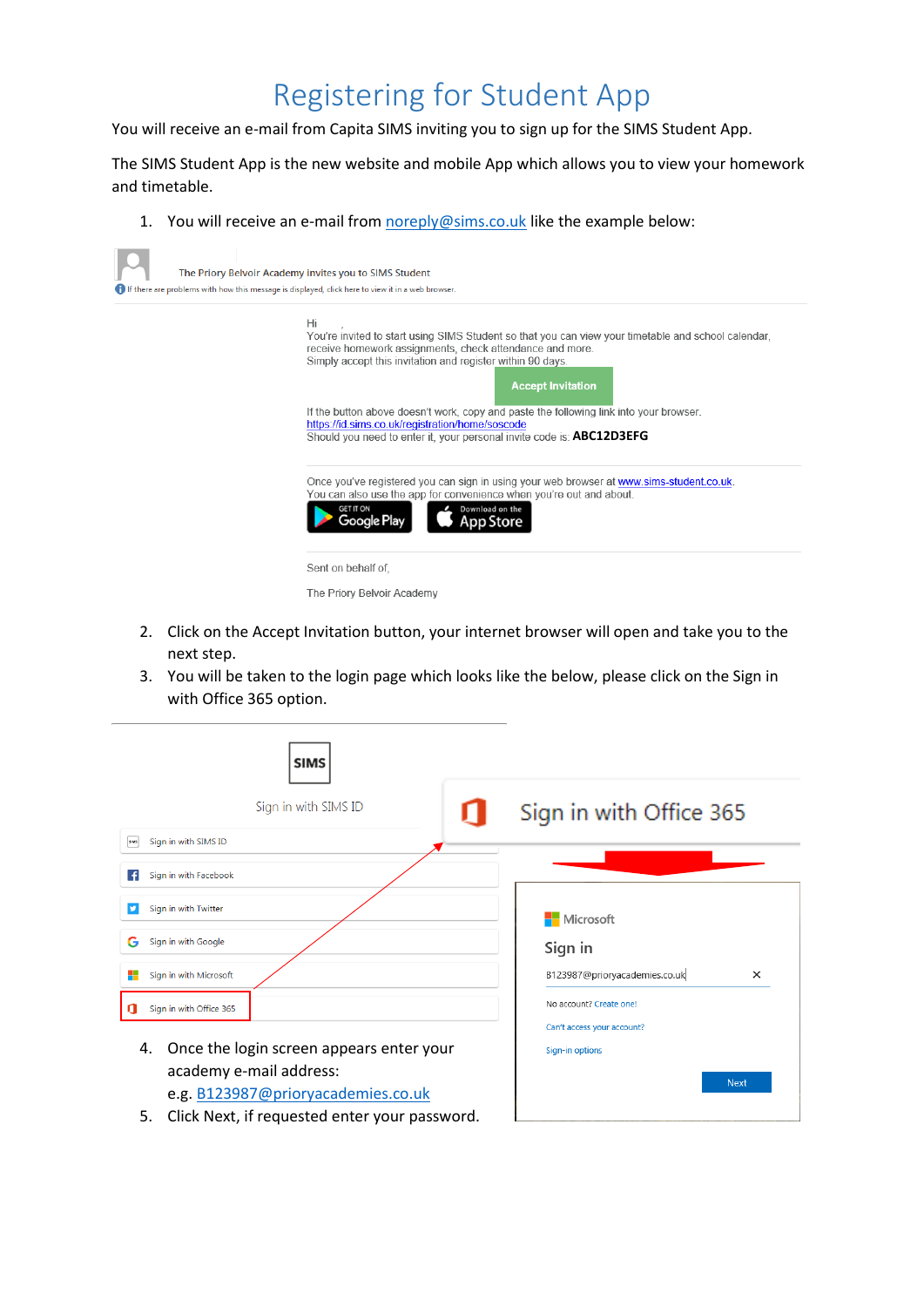## Registering for Student App

### 6. The following screen will be displayed: **Permissions requested** SIMS ID Live **SIMS** App info This app would like to:  $\vee$  View your basic profile  $\vee$  Maintain access to data you have given it access to Accepting these permissions means that you allow this app to use your data as specified in their Terms of Service and Privacy<br>Statement. You can change these permissions at https://myapps.microsoft.com. Show details Cancel Accept

- 7. Click Accept.
- 8. Another screen will be displayed showing your basic details, check these and then click Register.

| $\vert$ SIMS $\vert$ |                   |  |  |
|----------------------|-------------------|--|--|
|                      | $D = \frac{1}{2}$ |  |  |

### Registration

You will have received a new service invite code from either Capita SIMS or from your school administrator.

Please enter the code below and tap or click Register.

| Name                   | Your name here. | (not you?) |
|------------------------|-----------------|------------|
| Signed in with         | Microsoft       |            |
| <b>Invitation Code</b> | ABC12D3EFG      |            |
|                        | Register        |            |
|                        |                 |            |

© 2019 - Capita Education Software Solutions

- 9. On the next screen you will be asked to enter your date of birth to confirm who you are. Enter your data of birth and complete the wizard.
- 10. Once completed you will be logged in to SIMS Student and be able to view your timetable and homework diary.